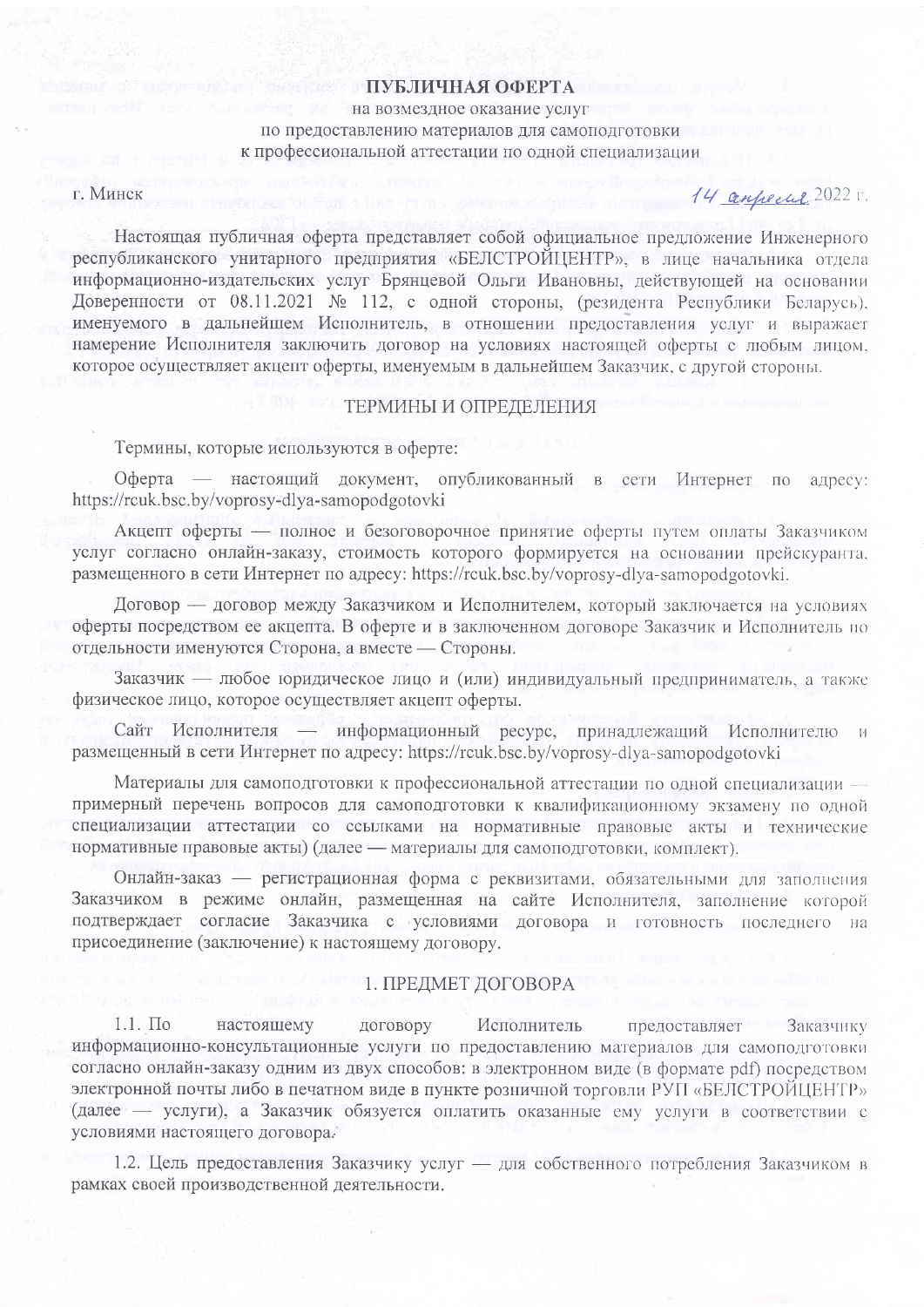1.3. Услуги предоставляются Заказчику в объеме согласно онлайн-заказу с момента подтверждения факта перечисления денежных средств на расчетный счет Исполнителя (предоставления копии платежного документа).

1.4. Публикация (размещение) текста настоящего договора в сети Интернет по адресу https://rcuk.bsc.by/voprosy-dlya-samopodgotovki является публичным предложением (офертой) Исполнителя, адресованным неопределенному кругу лиц с целью заключить настоящий договор (п. 2 ст. 407 Гражданского кодекса Республики Беларусь (далее — ГК)).

1.5. Заключение настоящего договора производится путем присоединения Заказчика к договору посредством принятия (акцепта) условий договора в целом, без каких-либо условий, изъятий и оговорок (ст. 398 ГК).

1.6. Фактом принятия (акцепта) Заказчиком условий настоящего договора является оплата Заказчиком заказанных им услуг в порядке и на условиях, определенных договором (п. 3 ст. 408 ГК).

1.7. Настоящий договор, при условии соблюдения порядка его акцепта, считается заключенным в простой письменной форме (п. 2, 3 ст. 404, п. 3 ст. 408 ГК).

# 2. ПРАВА И ОБЯЗАННОСТИ СТОРОН

2.1. Исполнитель обязуется:

2.1.1) разместить подписанный Исполнителем и заверенный оригинальной печатью предприятия текст настоящего договора  $\overline{B}$ формате .pdf сайте Исполнителя на https://rcuk.bsc.by/voprosy-dlya-samopodgotovki.

2.1.2) оказать услуги Заказчику в соответствии с условиями настоящего договора.

2.1.3) предоставить Заказчику достоверную информацию о предоставляемых услугах, условиях оплаты услуг и иную информацию, необходимую в рамках исполнения условий настоящего договора. посредством размещения последней сайте Исполнителя на https://rcuk.bsc.by/voprosy-dlya-samopodgotovki.

2.1.4) ознакомить Заказчика по его требованию с порядком предоставления услуг по телефону, указанному на сайте Исполнителя https://rcuk.bsc.by/voprosy-dlya-samopodgotovki, в рабочие часы Исполнителя.

2.2. Исполнитель вправе:

2.2.1) в одностороннем порядке вносить изменения, дополнения в настоящий договор и в иную информацию. Заказчик считается должным образом уведомленным с момента публикации измененной версии настоящего договора на сайте Исполнителя https://rcuk.bsc.by/voprosy-dlya-samopodgotovki.

2.3. Заказчик обязуется:

2.3.1) полностью ознакомиться с офертой до момента внесения предоплаты;

2.3.2) предоставить Исполнителю достоверную информацию о себе при формировании онлайн-заказа на оказание услуг, необходимую для выполнения Исполнителем своих обязательств по настоящему договору, и поддерживать эту информацию в актуальном состоянии до момента оказания услуг;

2.3.3) оплатить своевременно и полностью стоимость услуг, оказываемых Исполнителем, согласно условиям настоящего договора, в размере согласно онлайн-заказу;

2.3.4) соблюдать авторские права Исполнителя на все материалы, полученные от Исполнителя, в соответствии с законодательством Республики Беларусь об авторском праве;

2.3.5) не копировать какие-либо материалы, исключение составляют файлы, предлагаемые к скачиванию: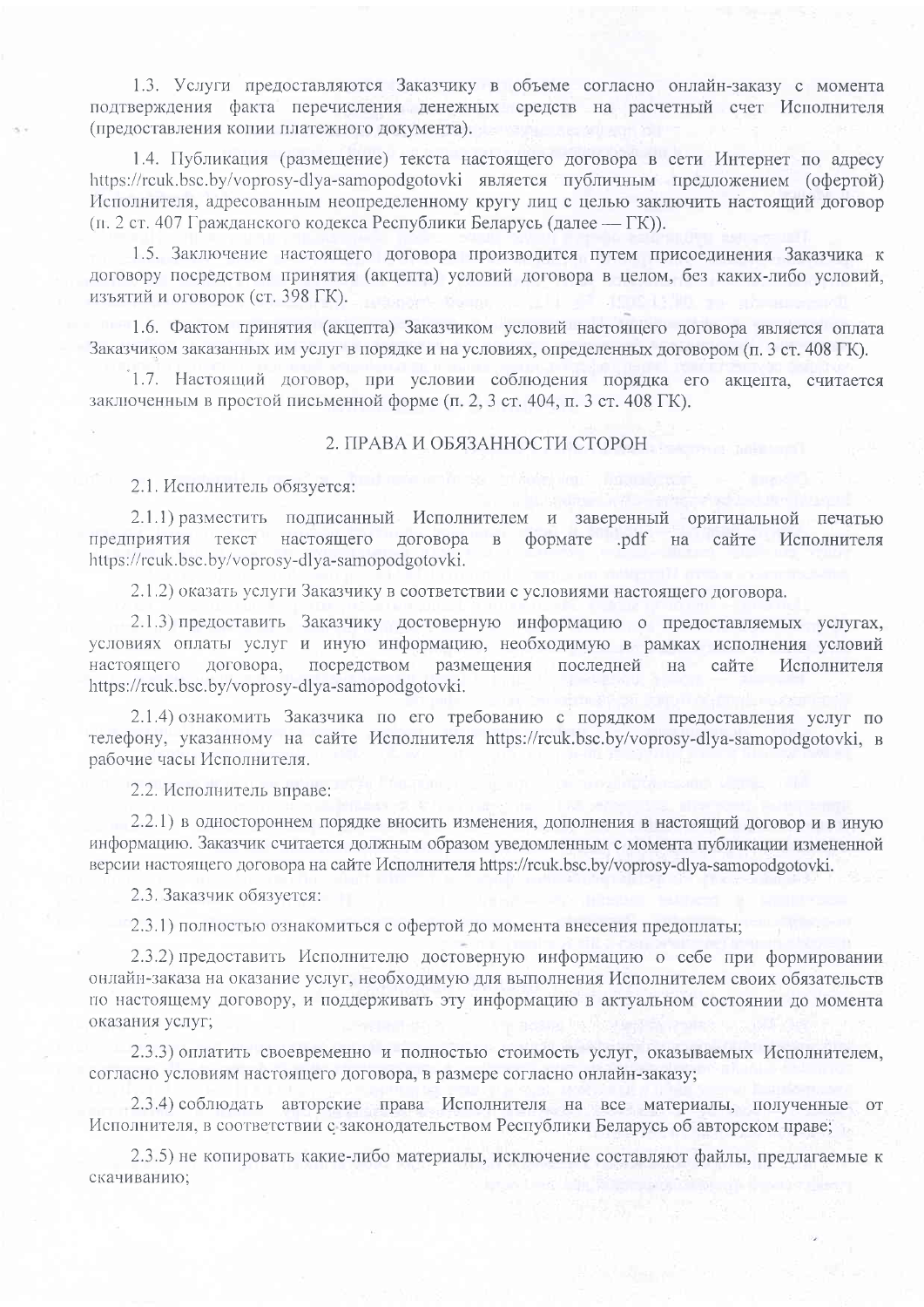2.3.6) не использовать полученные в рамках оказания услуг по настоящему договору информацию и материалы в коммерческих целях, от своего имени, размещать в открытом доступе, передавать третьим лицам:

2.3.7) не разглашать конфиденциальную информацию и иные данные, предоставленные Исполнителем в связи с исполнением настоящего договора.

2.4. Заказчик вправе:

2.4.1) получить от Исполнителя услуги по настоящему договору.

2.4.2) требовать от Исполнителя надлежащего выполнения его обязательств по настоящему договору;

2.4.3) использовать сведения и материалы, полученные от Исполнителя в результате оказания услуг, по своему усмотрению и под свою имущественную ответственность, с учетом ограничений. установленных законодательством и настоящим договором;

2.4.4) не использовать материалы для самоподготовки в формате pdf. В этом случае сумма денежных средств за услуги возврату не подлежит.

Оплата по настоящему договору является для Заказчика дачей согласия Исполнителю на обработку своих персональных данных для целей реализации настоящего договора.

## 3. СТОИМОСТЬ УСЛУГ

3.1. Заказчик обязуется оплачивать стоимость услуг Исполнителя согласно онлайн-заказу в размере, исчисляемом в соответствии с прейскурантом стоимости услуг.

Цена услуг указывается согласно прейскуранту на предоставление материалов для самоподготовки к профессиональной аттестации по одной специализации. Приобретать можно любое количество комплектов материалов для самоподготовки. Стоимость услуг рассчитывается на основании онлайн-заказа.

3.2. Заказчик обязуется оплачивать услуги Исполнителя в порядке, предусмотренном разделом 4 настоящего договора.

# 4. ПОРЯДОК ОПЛАТЫ, СДАЧИ-ПРИЕМКИ ОКАЗАННЫХ УСЛУГ

4.1. Оплата услуг Исполнителя осуществляется на его расчетный счет, указанный в настоящем договоре. Валюта платежа — белорусские рубли. В назначении платежа обязательно указывать: «За предоставление материалов для самоподготовки согласно онлайн-заказу  $N_2 \rightarrow \infty$ указанием номера онлайн-заказа. Номер присваивается автоматически после оформления онлайн-заказа.

4.2. Днем осуществления платежа считается дата зачисления денежных средств на расчетный счет Исполнителя.

4.3. Все расходы по осуществлению переводов денежных средств на счет Исполнителя несет Заказчик.

4.4. Если Сторонами не согласовано иное, за услуги по договору Заказчик перечисляет Исполнителю сумму в размере 100% в течение 20 (двадцати) рабочих дней с момента оформления онлайн-заказа. При неоплате в указанный срок договор считается незаключенным.

Исполнитель оказывает услуги в течение 24 часов в рабочее время Исполнителя после поступления на его счет 100% предоплаты и подтверждения факта оплаты (предоставления копии платежного документа по реквизитам, указанным в настоящем договоре).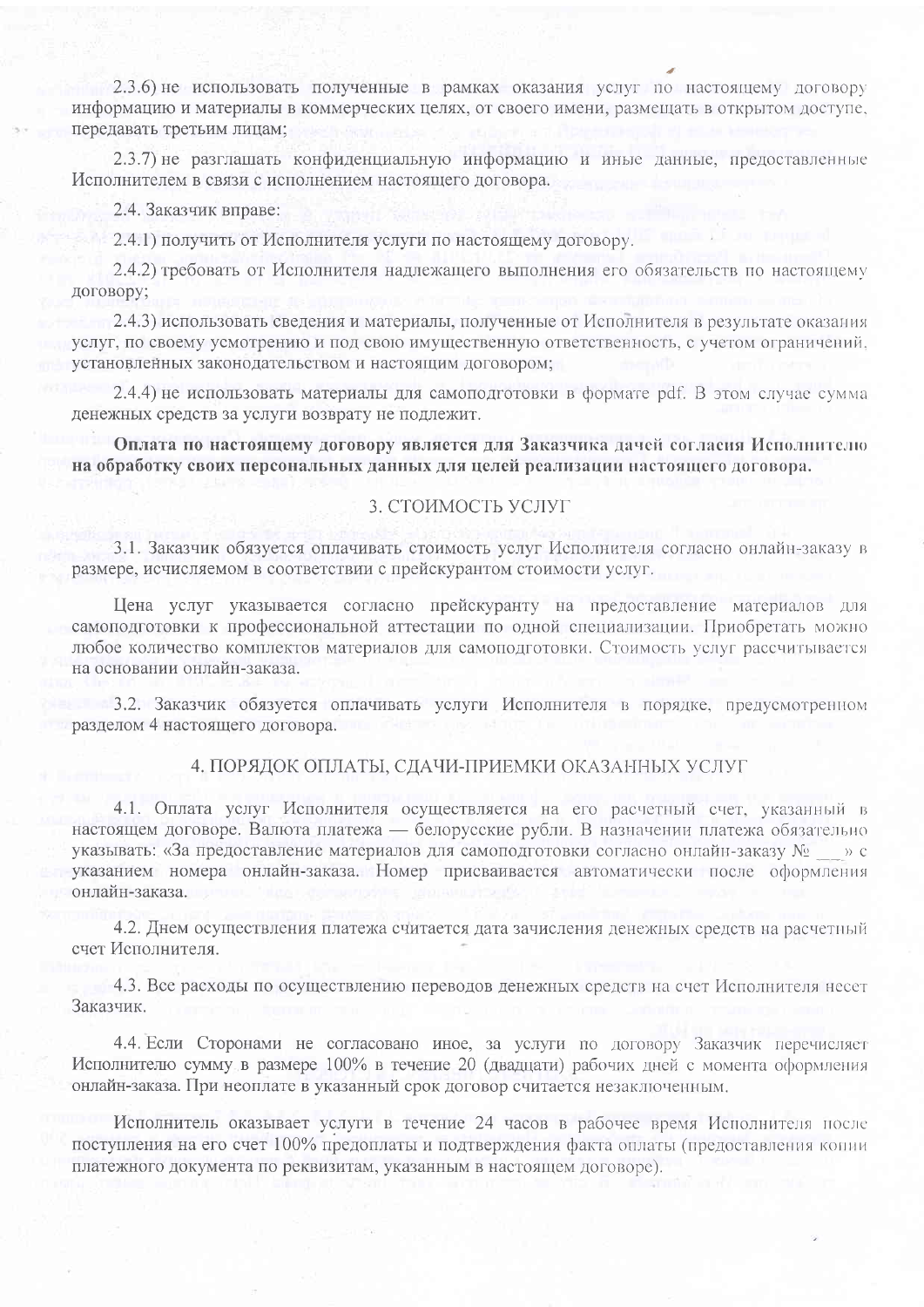Обязательства Исполнителя считаются исполненными, а услуги считаются оказанными Заказчику с даты предоставления материалов для самоподготовки одним из двух способов: в электронном виде (в формате pdf) посредством электронной почты либо в печатном виде в пункте розничной торговли РУП «БЕЛСТРОЙЦЕНТР»

Подтверждением оказанных услуг является акт сдачи-приемки оказанных услуг.

Акт сдачи-приемки оказанных услуг согласно пункту 6 статьи 10 Закона Республики Беларусь от 12 июля 2013 года №57-3 «О бухгалтерском учете и отчетности», пункту 14 Указа Президента Республики Беларусь от 25.01.2018 № 29 «О налогообложении», абзану второму пункта 1 постановления Министерства финансов Республики Беларусь от 12.02.2018 №13 «О единоличном составлении первичных учетных документов и признании утратившим силу постановления Министерства финансов Республики Беларусь от 21.12.2015 №58» составляется Исполнителем и Заказчиком единолично и признается Сторонами первичным учетным документом. Форма акта размещается на сайте Исполнителя https://rcuk.bsc.by/voprosy-dlya-samopodgotovki и формируется после оформления Заказчиком онлайн-заказа

4.5. Номер акту сдачи-приемки оказанных услуг присваивается Сторонами аналогичный номеру онлайн-заказа. Стороны вправе к указанному номеру добавить дополнительно свой номер согласно учету ведения договоров и актов выполненных работ (оказанных услуг), принятых в организации.

4.6. Заказчик безоговорочно соглашается с тем, что если он в течение 5 (пяти) календарных дней с даты получения Заказчиком услуг согласно онлайн-заказу не заявит каких-либо письменных претензий по качеству оказанных Исполнителем услуг, то это будет рассматриваться как однозначное согласие Заказчика с тем, что:

4.6.1) услуги оказаны Исполнителем своевременно, в полном объеме и надлежащим образом;

4.6.2) датой совершения хозяйственной операции по настоящему договору в соответствии с постановлением Министерства финансов Республики Беларусь от 08.08.2018 № 55 «О дате совершения отдельных хозяйственных операций» является дата предоставления Заказчику материалов для самоподготовки согласно онлайн-заказу, которая указывается в акте сдачи-приемки оказанных услуг.

4.7. В случае наличия претензии по качеству оказанных услуг, она в срок, указанный в пункте 4.6 настоящего договора, оформляется письменно и направляется Исполнителю на его электронный адрес, указанный в разделе 8 «Адреса, банковские реквизиты» с обязательным последующим направлением оригинала претензии заказным почтовым отправлением.

4.8. При отсутствии претензий по качеству оказанных Исполнителем услуг датой приемки оказанных услуг считается дата предоставления материалов для самоподготовки согласно онлайн-заказу, которая указывается в актах сдачи-приемки оказанных услуг, составленных единолично Сторонами.

4.9. Заказчик соглашается с тем, что акт сдачи-приемки оказанных услуг, составленный Исполнителем в соответствии с действующим законодательством Республики Беларусь в одностороннем порядке, является основанием для выставления Заказчику электронного счета-фактуры по НДС.

### 5. ОТВЕТСТВЕННОСТЬ СТОРОН

5.1. За факт нарушения Заказчиком подпунктов 2.3.4, 2.3.5, 2.3.6, 2.3.7 пункта 2 настоящего договора Заказчик по требованию Исполнителя уплачивает последнему штраф в размере 500 (пятьсот) базовых величин в течение 7 (семи) календарных дней с даты получения письменного требования Исполнителя. В случае неуплаты указанного штрафа Исполнитель имеет право